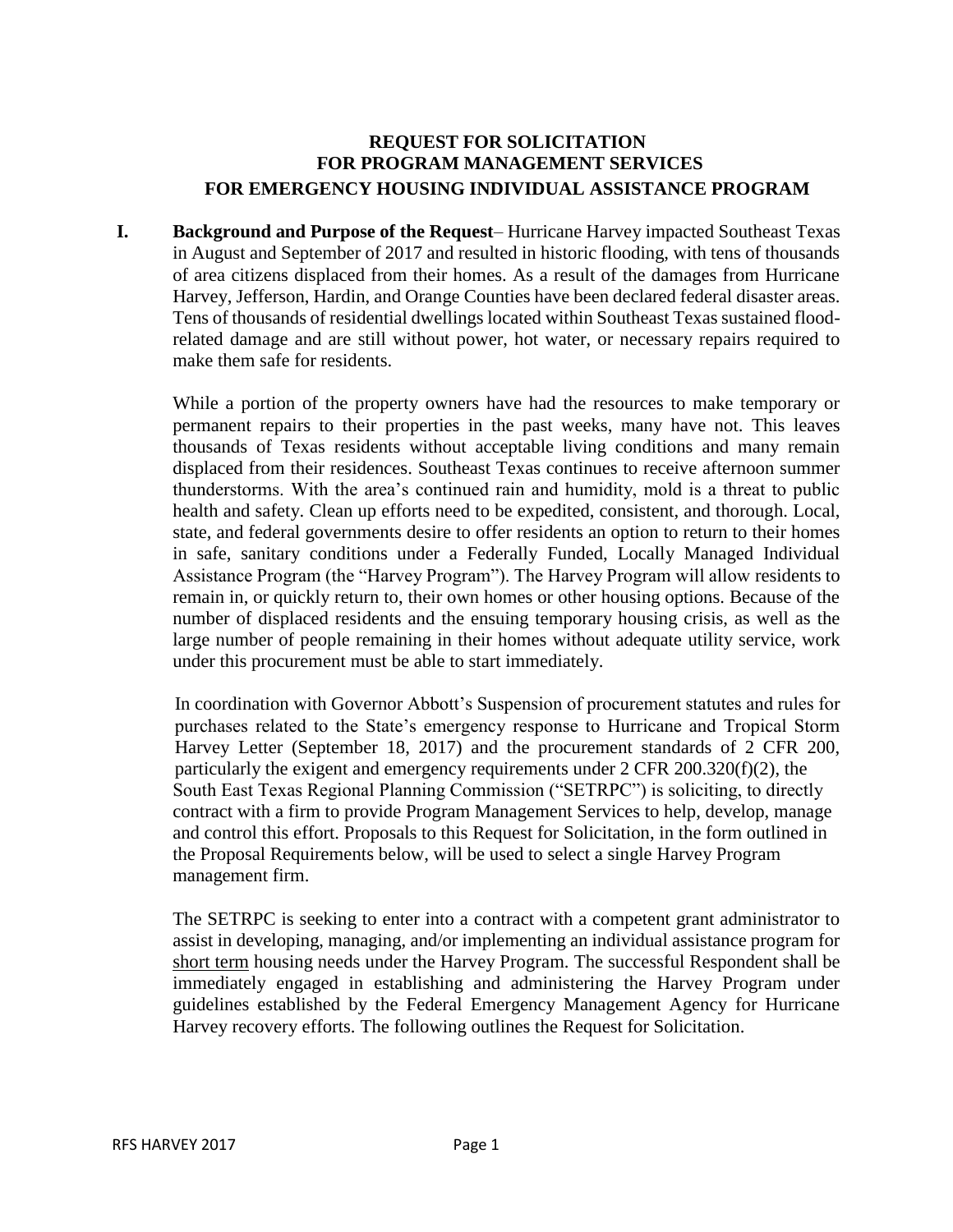- **II. Statement of Solicitation**  SETRPC is seeking to contract with a competent grant administrator that has had experience in grant and contract administration of single family construction through federal emergency and/or disaster recovery programs. Specifically, SETRPC is seeking proposals from management firms or individuals with the following qualifications:
	- a. Experience in federally-funded disaster recovery programs;
	- b. Experience in residential construction and contractor management; and/or
	- c. Cost based on initial team of 20 to be scaled based on program capacity.
- **III. Evaluation Criteria** The proposals received will be evaluated and ranked by SETRPC staff according to the following criteria, in order of importance:

| a. Federal emergency or disaster recovery program experience     | 40 points |
|------------------------------------------------------------------|-----------|
| b. Residential construction and contractor management experience | 30 points |
| c. Financial capacity                                            | 20 points |
| d. Reference $(s)$                                               | 10 points |

The Hurricane Harvey Emergency Housing Committee (the "HEHC") will select the most qualified respondent with whom to enter into contract negotiations based on the proposals received, proposals that are most responsive in meeting the needs of the emergency services and recommendation of SETRPC staff.

- **IV. Proposal Requirements** All proposals must include the following items in the following order separated by tabs:
	- a. *Cover letter* Include a brief overview of your firm and your interest in this RFQ, or if an individual please submit a resume. Provide a contact name, phone number, fax number, and e-mail address.
	- b. *Statement of Qualifications* Include the following to support qualifications and experience:
		- 1. Federal Emergency or Disaster Recovery Experience Provide a brief description of your qualifications and experience with federal emergency or disaster recovery programs.
		- 2. Residential Construction and Contractor Management Experience Provide a brief description of your qualifications and experience with residential construction and contractor management.
		- 3. Financial Capacity Provide a copy of the firms most recently audited financial statements, including a Balance Sheet and Income Statement. Bank statements plus a banking reference may be provided for sole proprietorships, partnerships or smaller firms if audited financial statements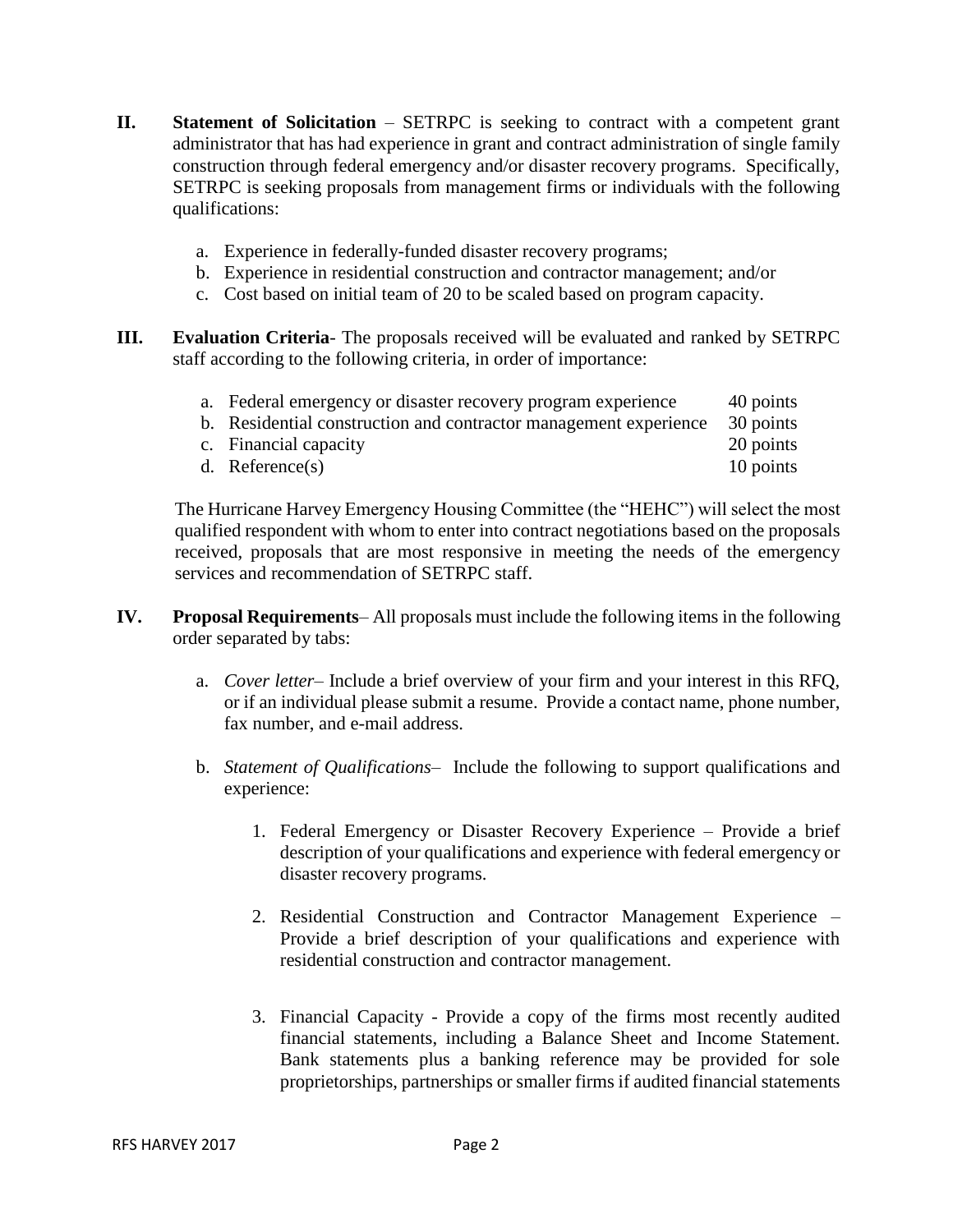are not available. All documents supporting financial condition should be in the name of the submitting firm or its owner.

- 4. Initial Cost Estimate- Provide a cost assessment based on an initial team of 20 to carry out services.
- 5. References Provide up to three (3) references for whom you have provided services similar to those sought by this RFQ, particularly institutional customers such as units of local government, governmental entities, or public agencies.
- 6. Resumes Provide resumes for key staff who would be involved with the project.
- c. *Affirmative Marketing requirements* SETRPC is an equal opportunity employer and encourages minority, women owned, low-income owned businesses and those located in census tracts which have been designated low income within our service area to submit a bid for the services described above. All firms should describe their policies, and procedures regarding outreach to minorities, women, and low income persons, their actual hiring practices and their subcontracting processes as they relate to affirmative hiring and procurement.
- **V. Deadline for Proposal:** An original and five (5) copies of complete proposals must be submitted in person, by mail or other carrier by **12:00 P.M. ON MONDAY, OCTOBER 2, 2017. NO LATE PROPOSAL WILL BE ACCEPTED. AN INCOMPLETE PROPOSAL WILL BE REVIEWED AND SCORED AS SUBMITTED.**

## **VI. SETRPC reserves the right to:**

- a. Contract with the most qualified bidder based on the criteria stated herein.
- b. Reject any or all proposals that do not meet the minimum qualifications.
- c. Reissue this solicitation if adequate interest is not received.
- d. Reject all proposals and/or waive any immaterial deviation or defect in a proposal.
- e. Seek clarification of any proposals for the purpose of identifying and eliminating minor irregularities or informalities.
- **VII. Contract Award and Execution-** SETRPC will enter into contract negotiations with the most qualified grant administrator as selected pursuant to this solicitation. Should the parties be unable to reach an agreement as to contract terms, the SETRPC will then begin contract negotiations with the next most qualified respondent hereunder. SETRPC reserves the right to enter into a contract without further discussion of the proposal submitted based on the initial proposals received. The proposal of the selected Respondent shall become part of any contract hereunder. Negotiations may begin with the announcement of the selected Proposer. If the contract negotiation period exceeds two (2) calendar days or if the selected Respondent fails to sign the final contract within two (2)